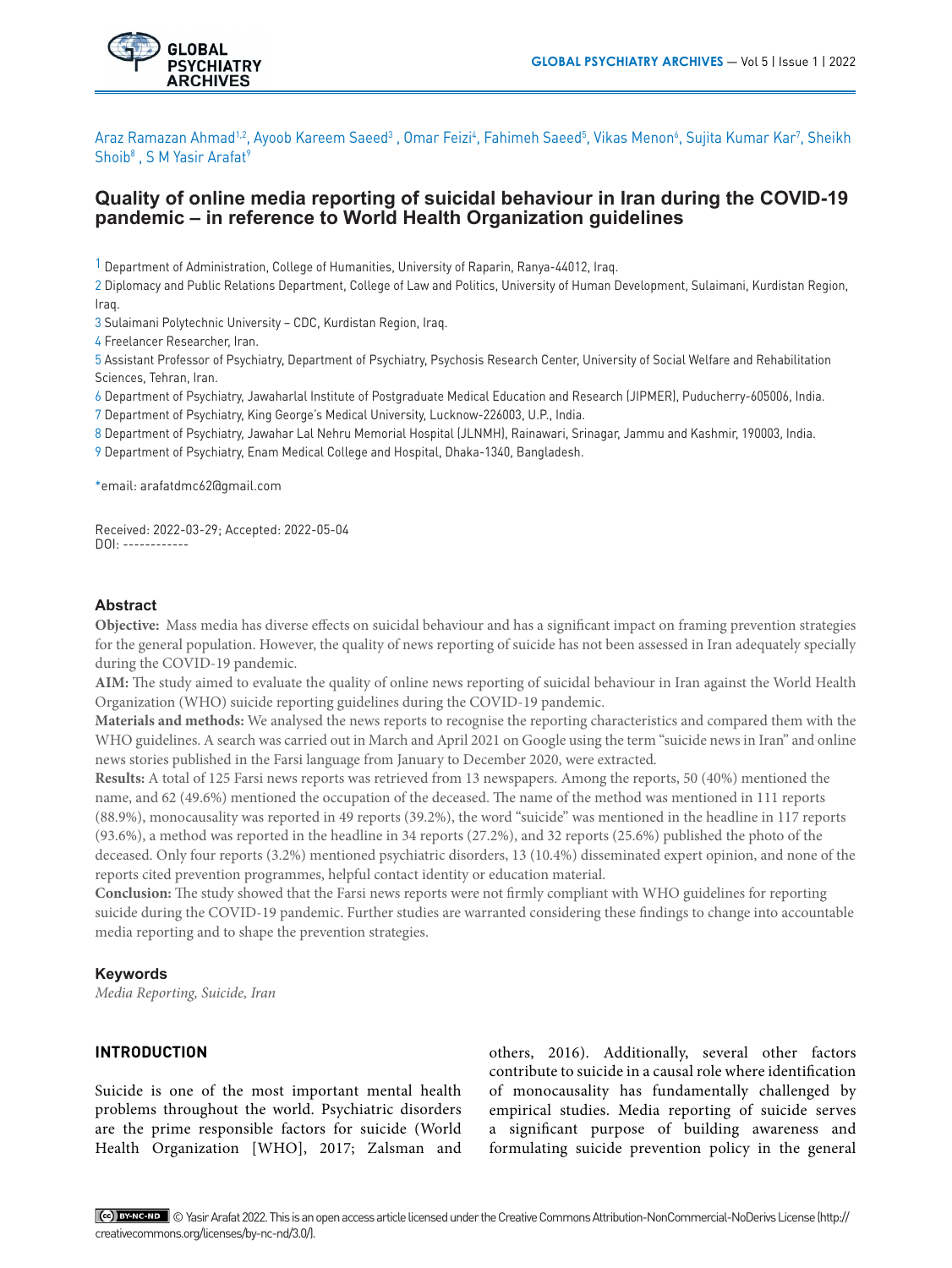population. Additionally, irresponsible media reporting can lead to an increased risk of "suicide contagion" or "copy-cat suicide" (Niederkrotenthaler and others, 2020; Zalsman and others, 2016; WHO, 2017).

The *World Health Organization (WHO)* and the *International Association for Suicide Prevention (IASP)* formulated guidelines on media reporting of suicide to reduce irresponsible media reporting (WHO, 2017). However, the media reporting guidelines on suicide are poorly implemented and followed in most Muslim countries (Arafat and others, 2020a). Although the prevalence of suicide is found to be low in Islamic countries like Iran, in comparison to Western countries, there is evidence of under-reporting of suicide cases in Islamic countries including in Iran (Pritchard and others, 2020). The total suicide rate in Iran is 5.3 per 100,000 people and male versus female is 3.6 vs 7 (Mirhashemi and others, 2016). The suicide rate is more in the urban population and drug overdose and selfimmolation are the common methods of suicide.

Media reporting of suicide influences the suicidal behaviour of the general population, particularly those who are at risk of suicide. However, it hasn't been assessed adequately as there is only one recent study published assessing the quality of media reporting of suicide in Iran (Nabardi and others, 2021). No subsequent reports was identified specially during the Covid-19 pandemic. Therefore, we aimed to assess the quality of news reporting on suicide in Iran during the pandemic to compare and compile with existing findings in the country.

## **METHODS**

## **Data collection**

An exploratory search was conducted in March and April 2021 on *Google* using the term "suicide news in Iran (in the Farsi language: [Akhbare khodkoshi dar Iran)," and online news stories published between January and December 2020 in the Farsi language were extracted. Iran has been devastatingly affected by Covid-19 pandemic during 2020. Scrutiny was performed to analyse the contents of the reports against the WHO mentioned potentially harmful and help characteristics of media reporting. Three authors (ARA, AKS, & OF) collected the data those have expertise in Farsi. Among the data enumerators, Farsi is the first language of one author (OF), and rest two authors have the expertise as a second language (ARA & AKS). We attempted to include a maximum number of reports in a year and included all the available news reports on suicidal behaviour. The estimation of circulation was challenging as we included only online news reports.

## **Inclusion and exclusion criteria**

We included news of Iranian citizens living in Iran who had died by suicide or had non-fatal attempts. We excluded the news reports with any sort of controversies such as ambiguity on whether it was suicide, homicide or accidental death. We intended to exclude the reports of suicide bombings and reports related to physicianassisted suicide, but we couldn't find any during the study period (January to December 2020).

## **Instrument**

We used a standardised instrument that had previously been used in studies evaluating the accuracy of media coverage in Iraq and Bangladesh (Arafat and others 2020b; Arafat and others, 2022). The tool adopted WHO criteria for reporting suicides in the media (WHO, 2017). The WHO guidelines examined variables linked to suicidal activity, as well as potentially harmful and helpful reporting features. We looked at the potentially negative aspects of WHO media guidelines including mentioning the deceased's identity (name, occupation), identifying, and detailing the means of suicide, analysing news headlines for the word "suicide" in it, mentioning the method in it, mentioning any precipitating life event, nd sharing photos of the deceased. We also looked at the WHO media guideline's potentially helpful characteristics, such as mentioning the role of mental illness and addiction, providing suicide and suicide prevention education, expert opinions on suicide, discussing research findings, explaining suicide statistics, mentioning available prevention programmes, and giving contact information for suicide prevention. Although we conducted the study during the Covid-19 pandemic we didn't assess any association of suicide with the Covid-19 infection, impact, and/or containment strategies. We focused on the WHO criteria so that this study can be compared to others conducted during the Covid-19 free days.

## **Statistical analysis**

Data was analysed by the Statistical Program for the Social Science (SPSS) version 21 and the Microsoft Excel 2007 version. The data were presented using descriptive statistics (frequency and percentage).

## **Ethical statement**

No formal ethical approval was obtained because the analysis reviewed publicly accessible news reports. While conducting the study, we conformed to Helsinki's declaration (1964).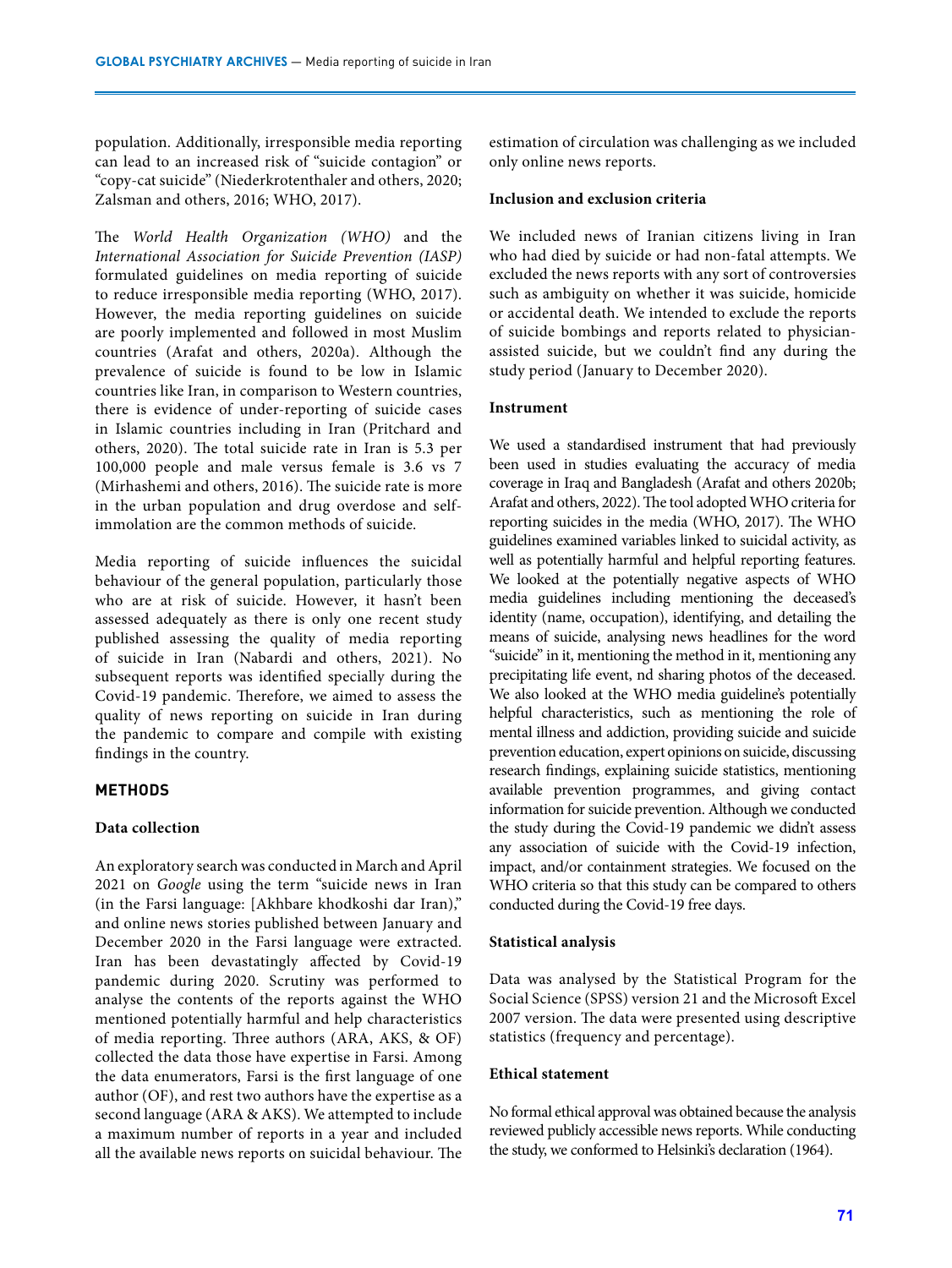## **RESULTS**

### **Distribution of the news reports**

A total of 125 news reports published in Farsi was retrieved from 13 newspapers. The highest number (n=19; 15.2%) of reports was collected from the Etemad followed by the Mehr (n=17; 13.6%), the Khorasan (n=16, 12.8%), the Tasnim (n=16, 12.8%), the Borna (n=13, 10.4%), the Sharq, the Hamshahri, the Shahrvand, the Dunyaye Eqtesad, the Aftab Yazd, the Aftabnews, the Jame Jam, and the Bahar (Table 1). The majority of the reports (n=33, 26.4%) were published in October, followed by November (n=24, 19.2%), September (n=16, 12.8%), August (n=13, 10.4%), May, and others (Table 1).

#### **Potentially harmful characteristics**

Among the 125 reports, 50 (40%) mentioned the name, and 62 (49.6%) mentioned the occupation of the deceased. The name of the method was mentioned in 111 (88.9%) reports, monocausality was reported in 49 reports (39.2%), the word "suicide" was mentioned in the headline in 117 reports (93.6%), and the suicide method was reported in the title of 34 reports (27.2%) (Table 2). In ten reports (8%), suicidal notes were found and in six reports (4.8%) quotes from those notes were mentioned.

| Month             | $\overline{t}$ | $\overline{\gamma_0}$ |
|-------------------|----------------|-----------------------|
| January           | $\overline{4}$ | 3.2                   |
| March             | $\mathbf 5$    | $\sqrt{4}$            |
| April             | 5              | $\overline{4}$        |
| May               | 9              | 7.2                   |
| June              | $\sqrt{ }$     | 5.6                   |
| July              | 5              | $\overline{4}$        |
| August            | 13             | 10.4                  |
| September         | 16             | 12.8                  |
| October           | 33             | 26.4                  |
| November          | 24             | 19.2                  |
| December          | 4              | 3.2                   |
| Name of the paper |                |                       |
| Etemad            | 19             | 15.2                  |
| Mehr              | 17             | 13.6                  |
| Khorasan          | 16             | 12.8                  |
| Tasnim            | 16             | 12.8                  |
| Borna             | 13             | 10.4                  |
| Sharq             | 11             | 8.8                   |
| Hamshahri         | $10$           | 8                     |
| Shahrvand         | 9              | 7.2                   |
| Dunyaye Eqtesad   | 4              | 3.2                   |
| Aftab Yazd        | 4              | 3.2                   |
| Aftabnews         | 3              | 2.4                   |
| Jame Jam          | $\overline{2}$ | 1.6                   |
| Bahar             | $\mathbbm{1}$  | $0.8\,$               |
| Total             | 125            | 100                   |

**Table 1:** Distribution of new reports (n=125).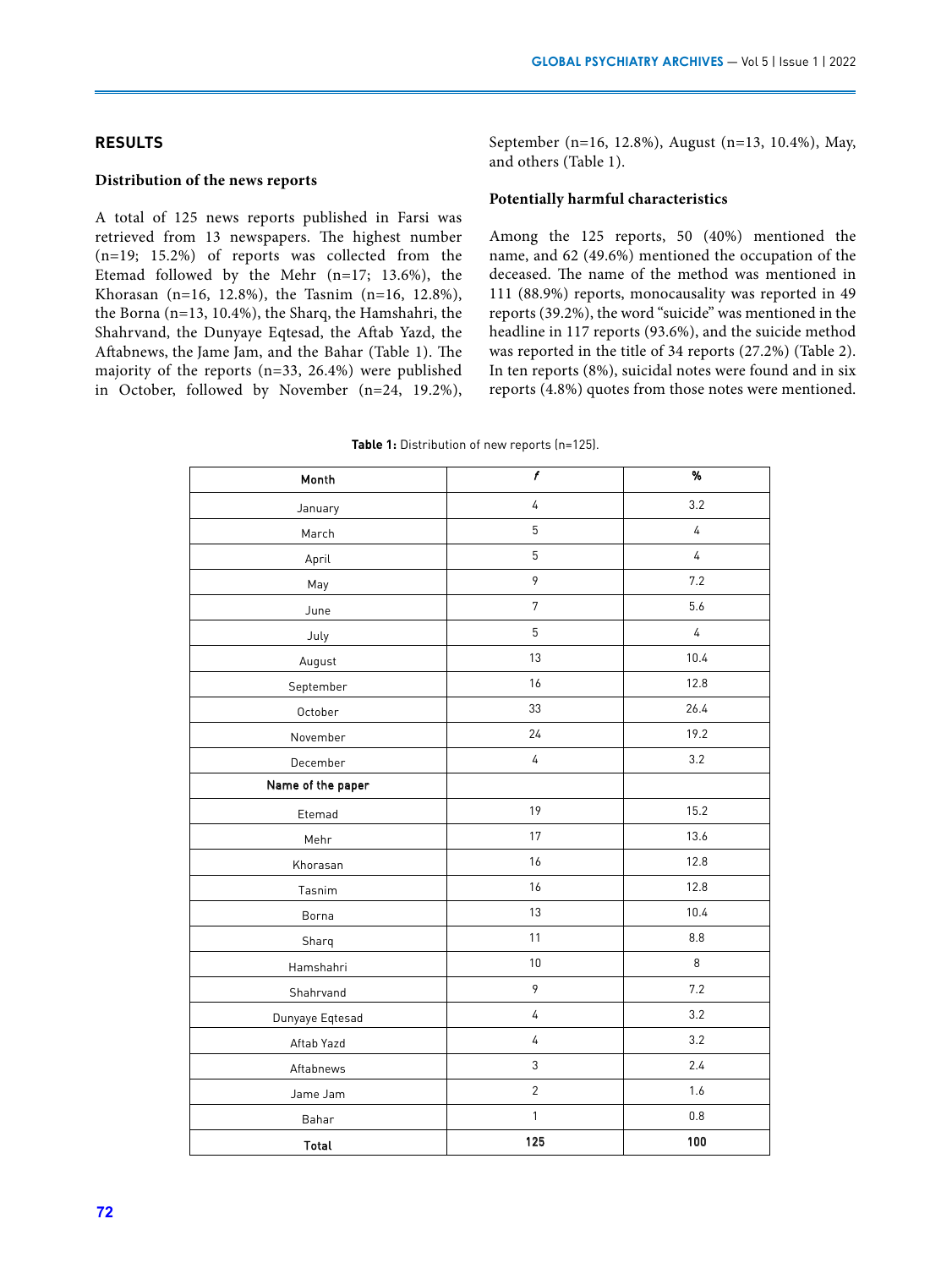| Variable              |                         | $\mathbf f$ | %    |
|-----------------------|-------------------------|-------------|------|
|                       | Identity of the person  |             |      |
|                       | Name stated             | 50          | 40   |
|                       | Occupation mentioned    | 62          | 49.6 |
|                       | Method                  |             |      |
|                       | Name stated             | 111         | 88.8 |
|                       | Details of method       | 61          | 48.8 |
| Life events mentioned |                         | 58          | 46.4 |
| Monocausality         |                         | 49          | 39.2 |
| Suicide note          | Present                 | 10          | 8    |
|                       | Citation from note      | 6           | 4.8  |
| <b>Headline</b>       |                         |             |      |
|                       | Suicide in headline     | 117         | 93.6 |
|                       | Method in headline      | 34          | 27.2 |
|                       | Life events in headline | 12          | 9.6  |
| <b>Bereaved</b>       |                         |             |      |
|                       | Effect on bereaved      | 4           | 3.2  |
|                       | Interview of bereaved   | 16          | 12.8 |
| Photo                 |                         |             |      |
|                       | Any photo               | 106         | 84.8 |
|                       | Photo of deceased       | 32          | 25.6 |

| Table 2: Potential harmful characteristics (n=125). |  |  |  |
|-----------------------------------------------------|--|--|--|
|-----------------------------------------------------|--|--|--|

**Table 3:** Potentially helpful characteristics (n=125).

| Variable                         |                           |    | %    |
|----------------------------------|---------------------------|----|------|
| Any warning sign                 |                           | າ  | 1.6  |
| Any mental illness               |                           |    | 3.2  |
| Any drug abuse                   |                           | っ  | 1.6  |
| <b>Education and information</b> |                           |    |      |
|                                  | Expert opinion            | 13 | 10.4 |
|                                  | Research finding          | ◠  | 1.6  |
|                                  | Any statistics            | 24 | 19.2 |
|                                  | Prevention programme      |    |      |
|                                  | Any educative information | O  |      |
|                                  | Any contact information   |    |      |

Among the 125 reports, 106 (84.8%) published a photo, and 32 (25.6%) published the photo of the deceased (Table 2). The rest of the reports provided different images such as scenes, material, and symbolic photos.

#### **Potentially helpful characteristics**

Among the 125 reports, only four (3.2%) reports mentioned psychiatric disorders, two (1.6%) reports mentioned substance abuse, 13 (10.4%) disseminate expert opinion, and none of the reports mentioned prevention programmes, helpful contact identity, and educative information (Table 3).

## **DISCUSSION**

#### **Main findings of the study**

The major finding of the study was that Farsi news reports in Iran were poorly adherent to suicide reporting guidelines while describing suicide stories. On the one hand, potentially harmful reporting characteristics such as mentioning the identity of the deceased, naming the method used by the decedent, monocausal attributions of suicide, and illustrating the report with photographs of the deceased and location of suicide were commonly observed (Table 2). On the other hand, there was very little focus on educating the public and spreading awareness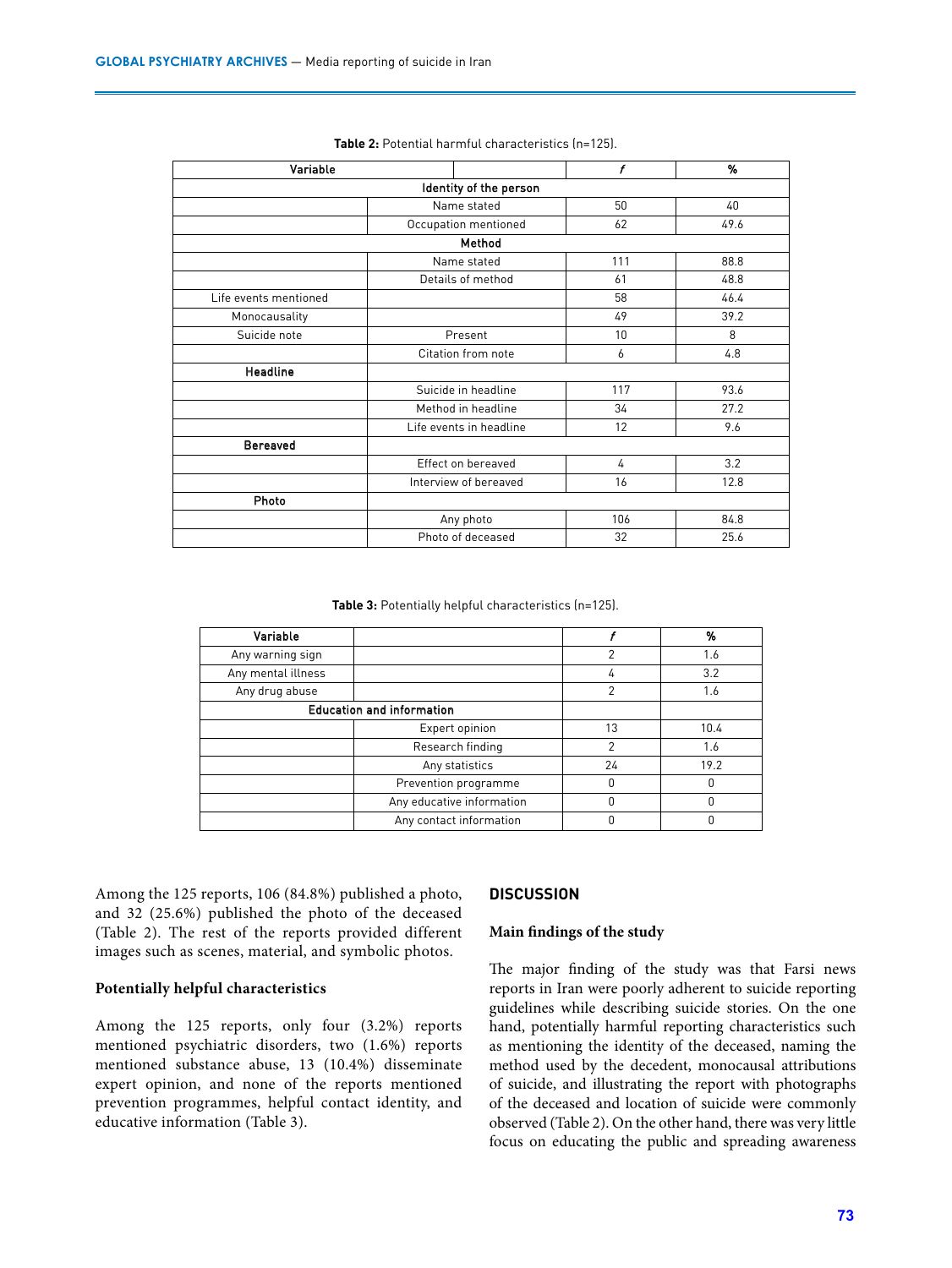about suicide prevention resources; none of the reports included details about suicide support services such as helplines (Table 3).

#### **Implication of study findings**

Our study findings broadly concur with few available reports on media suicide reporting trends from Muslim nations (Arafat and others, 2022; Arafat and others, 2019; Mesbah, 2014; Nisa and others, 2020; Komboh and Ittefaq, 2019) and suggest a need for remedial measures though elsewhere, the quality of media reporting of suicide appears to be improving (McTernan and others, 2018). Use of detailed language to describe the identity of the person such as name (40%) and occupation of the method (49.6%) was a common practice; these figures are lesser compared to reports from Kashmir, Indonesia, and Bangladesh (Shoib and Arafat, 2021; Nisa and others, 2020, Arafat and others, 2020b) comparable to studies from other South Asian countries (Arafat and others, 2021), and much higher than developed nations. Likewise, frequency of reporting violations such as mentioning the name (88.8%) and details (48.8%) of the suicide method were comparable with figures from Muslim nations namely, Egypt, Indonesia, and Bangladesh (Mesbah, 2014; Arafat and others, 2019; Nisa and others, 2020). A robust body of evidence suggests a clear link between explicit media portrayal of the suicide methods and imitative suicide probably by serving as a model to those vulnerable (Fink and others, 2018; Hegerl and others, 2013).

More than a third of the reports (39.2%) offered monocausal explanations for suicide. These figures are in line with reporting trends from Islamic countries like Pakistan, and Bangladesh (Komboh and Ittefaq, 2019; Arafat and others, 2020b) and non-Islamic Asian nations like India, and Sri Lanka) (Armstrong and others, 2018; Brandt Sørensen and others, 2019) though such practices were less common in the Western countries (Niederkrotenthaler and others, 2010; McTernan and others, 2018). Attributing suicide to a single cause is neither likely to be accurate or valid as suicide is a complex multidimensional human behaviour; worse, ascribing suicide to a single cause, such as job loss, may promote identification with the deceased and imitative suicidal behaviour by those experiencing similar stressors (The Samaritans, 2013). Hence, this practice is should be considered a major concern at least in Iran.

The majority (84.8%) of Farsi news report suicide stories also had an accompanying photograph with over a quarter (25.6%) of reports carrying a photograph of the deceased and others choosing to provide images of the suicide scene or location. Prior reports from Asia have shown wide variation in this aspect. Whereas some Muslim

nations namely Bangladesh, and Egypt (Arafat and others, 2020b; Mesbah, 2014) and other Asian countries namely, India and Sri Lanka (Brandt Sørensen and others, 2019; Arafat and others, 202) have shown lower rates of pictorial representation, figures from a neighboring country (Iraq) were comparable (Arafat and others, 2022). Vivid, pictorial illustrations of suicide news are a clear breach of reporting guidelines and can influence vulnerable readers; in particular, adding images of location has been shown to attract distressed readers to suicide "hot-spots" (Reisch and others, 2005; The Samaritans, 2013) and so this reporting trend must be curbed.

We also observed a minimal focus on helpful reporting aspects; few reports included any educational content and none discussed suicide prevention resources. These findings concur with that of Asian Muslim, non-Muslim, nations (Arafat and others, 2022; Arafat and others, 2020a,b; Arafat and others, 2019; Mesbah, 2014; Komboh and Ittefaq, 2019; Brandt Sørensen and others, 2019) have shown better compliance regarding the inclusion of information on suicide help lines, often crucial for readers who may be contemplating suicide. Overall, these findings suggest a lack of awareness among media professionals about the role of media in educating the public about suicide and its complex, multidimensional nature.

#### **Responsible factors and recommendations**

Several factors may be responsible for the observed suboptimal adherence to suicide reporting guidelines in Iran. Under-reporting of suicide due to religious and cultural stigma as well as discrepancies in suicide data collection methods between the Ministry of Health and Iranian Legal Medicine Organization, the two nodal agencies involved in suicide surveillance in Iran, hinder accurate national suicide statistics and formulation of effective national policies on suicide prevention (Hassanian-Moghaddam and Zamani, 2017). Further, qualitative studies of media journalists in Asian nations point to systemic barriers in reporting; these include the constant pressure on journalists to create newsworthy content where the focus is often on the speed of breaking news than the accuracy or quality of reporting (Armstrong and others, 2020). Adequate awareness among the reporters and editors regarding the impact of insensible reporting could be the fundamental initiative. Enduring training and motivation should be implemented to monitor and sustain the quality of media reporting. A meaningful collaboration between media and mental health professionals would be an important addition. Also, given the systemic barriers to responsible and accurate media reporting of suicide, a practical strategy based on collaboration, advocacy,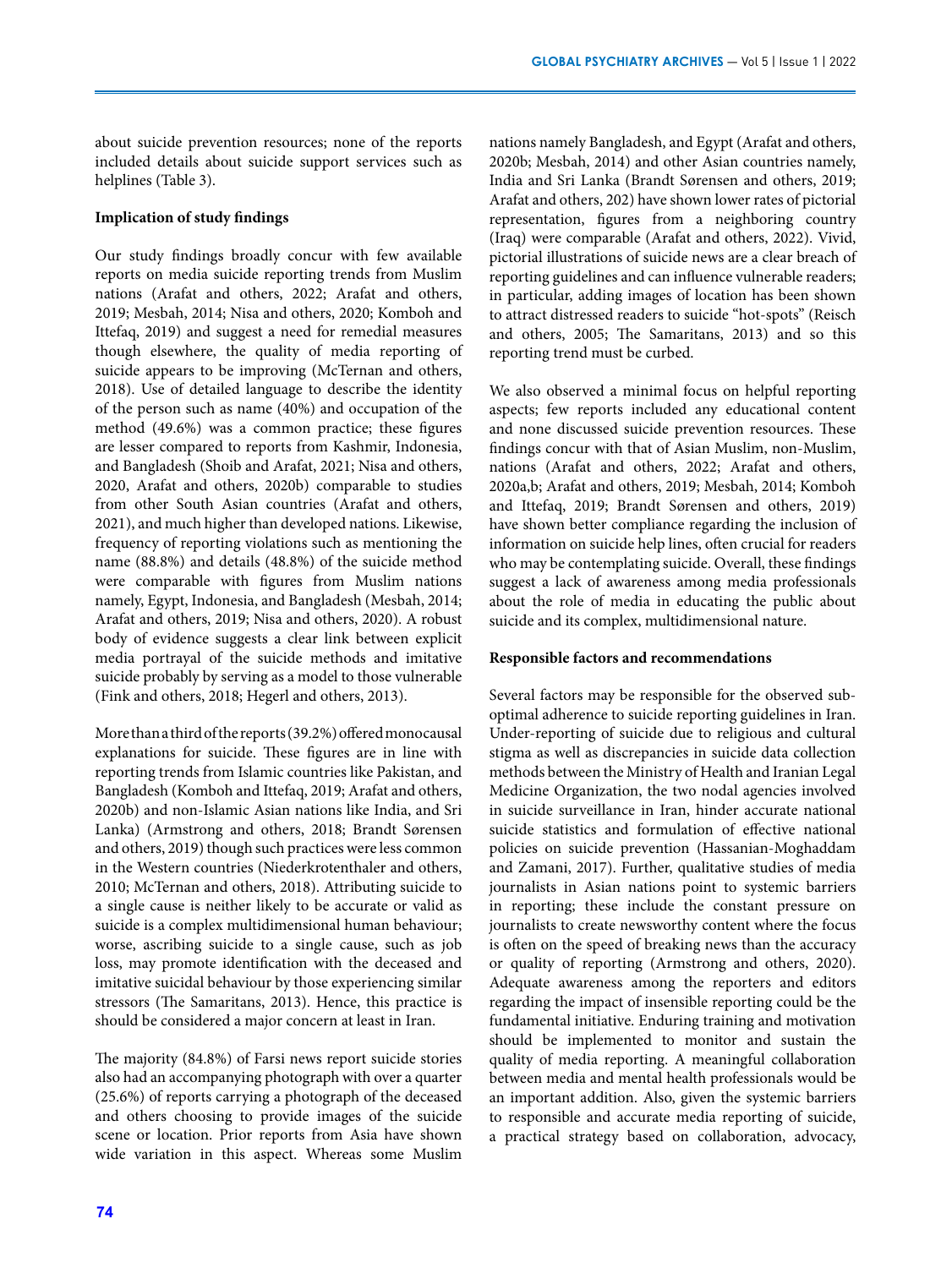and support for media professionals is desirable (Arafat and others, 2020b). Country-specific research, using qualitative designs, should be undertaken to elicit data on awareness and perceived barriers to reporting; this information would support the formulation of reporting guidelines with greater uptake and impact. Formulation of a national media monitoring agency could be tested as proposed by a group of authors (Menon and others, 2021) to improve the status quo of suicide reporting in Farsi.

#### **Strengths of the study**

This is one of the studies evaluating the quality of news reporting during the COVID-19 pandemic and will serve as the framework for formulating suicide strategy in the general population and recommends policymakers about the depth of the problem.

## **Limitations**

The study has several limitations. Firstly, the sample size was comparatively small that may be due to effect of the COVID-19 pandemic. Secondly, the news reports were searched and collected by Google search that may exclude a portion of reports published in print newspapers. Thirdly, we analysed reports published in only the Farsi languge which may hinder the generalisation study results as news reports published in English would reveal different scenarios. Fourthly, we analysed reports of one year duration. However, follow-up studies with a longer study duration may reveal a different context. Fifthly, data was collected during the COVID-19 pandemic in Iran and that might have an effect on the reporting. Sixthly, interrater variability of data was not assessed which could be a potential source of bias.

## **CONCLUSION**

The study showed that Farsi news reports were not firmly compliant with WHO guidelines for reporting suicide during the COVID-19 pandemic. On the one hand, potentially harmful reporting characteristics were commonly observed. However, there was little focus on educating the public and spreading awareness about suicide prevention resources. Additional research studies are warranted to consider these findings, to ensure accountable media reporting and to assess and modify the national suicide prevention strategies in Iran.

**Data availability statement:** The raw data supporting the conclusions of this paper will be provided on request to the corresponding author.

**Author contributions:** ARA, AKS, and OF contributed

to data collection and writing. SMYA, contributed to the concept, design, and writing. All authors contributed to manuscript writing, revision, read, and approved the submitted version.

#### **Funding:** None.

**Conflict of Interest:** The authors state that, in the absence of any commercial or financial relationships that could be construed as a potential conflict of interest, the research was conducted.

### **REFERENCES**

Armstrong G, Vijayakumar L, Cherian AV, Krishnaswamy K (2020) "It's a battle for eyeballs and suicide is clickbait": The media experience of suicide reporting in India. *PLoS ONE* 15(9): e0239280.

Armstrong G, Vijayakumar L, Niederkrotenthaler T, Jayaseelan M, Kannan R, Pirkis J, and others (2018). Assessing the quality of media reporting of suicide news in India against World Health Organization guidelines: A content analysis study of nine major newspapers in Tamil Nadu. *Australian & New Zealand Journal of Psychiatry*, 52: 856–63.

Arafat SMY, Ahmad AR, Saeed AK, Menon V, Shoib S, Kar SK. (2022). Quality of media reporting of suicide in Iraq. *The International journal of social psychiatry*, 68(2):443-448.

Arafat SMY, Shoib S, Marthoenis M, Kar SK, Menon V, Ittefaq M, Kabir R (2020a). Media reporting of suicide in Muslim countries. *Mental Health, Religion & Culture*, 23:10, 941-944.

Arafat SMY, Khan MM, Niederkrotenthaler T, Ueda M, Armstrong G (2020b). Assessing the Quality of Media Reporting of Suicide Deaths in Bangladesh Against World Health Organization Guidelines. *Crisis*, 41: 47–53.

Arafat SMY, Menon V, Bascarane S, Kar SK, Kabir R (2021).Variations in newspaper reporting of suicidal behavior in the WHO–South-East Asian region. *Journal of Public Health (Oxf),* 43(4):e684-e688.

Arafat SMY, Mali B, Akter H. (2019). Quality of online news reporting of suicidal behavior in Bangladesh against World Health Organization guidelines. *Asian Journal of Psychiatry* 40, 126–129.

Brandt Sørensen, J., Pearson, M., Andersen, M.W., Weerasinghe, M., Rathnaweera, M., Rathnapala, D.G.C., Eddleston, M., Konradsen, F., (2019). Self-Harm and Suicide Coverage in Sri Lankan Newspapers. *Crisis* 40, 54–61.

Fink, D.S., Santaella-Tenorio, J., Keyes, K.M., 2018. Increase in suicides the months after the death of Robin Williams in the US. *PLOS ONE* 13, e0191405.

Hassanian-Moghaddam, H., & Zamani, N. (2017). Suicide in Iran: The Facts and the Figures from Nationwide Reports. *Iranian journal of psychiatry*, *12*(1), 73–77.

Hegerl, U., Koburger, N., Rummel-Kluge, C., Gravert, C., Walden, M., Mergl, R., (2013). One followed by many?—Long-term effects of a celebrity suicide on the number of suicidal acts on the German railway net. *Journal of Affective Disorders*,146, 39–44.